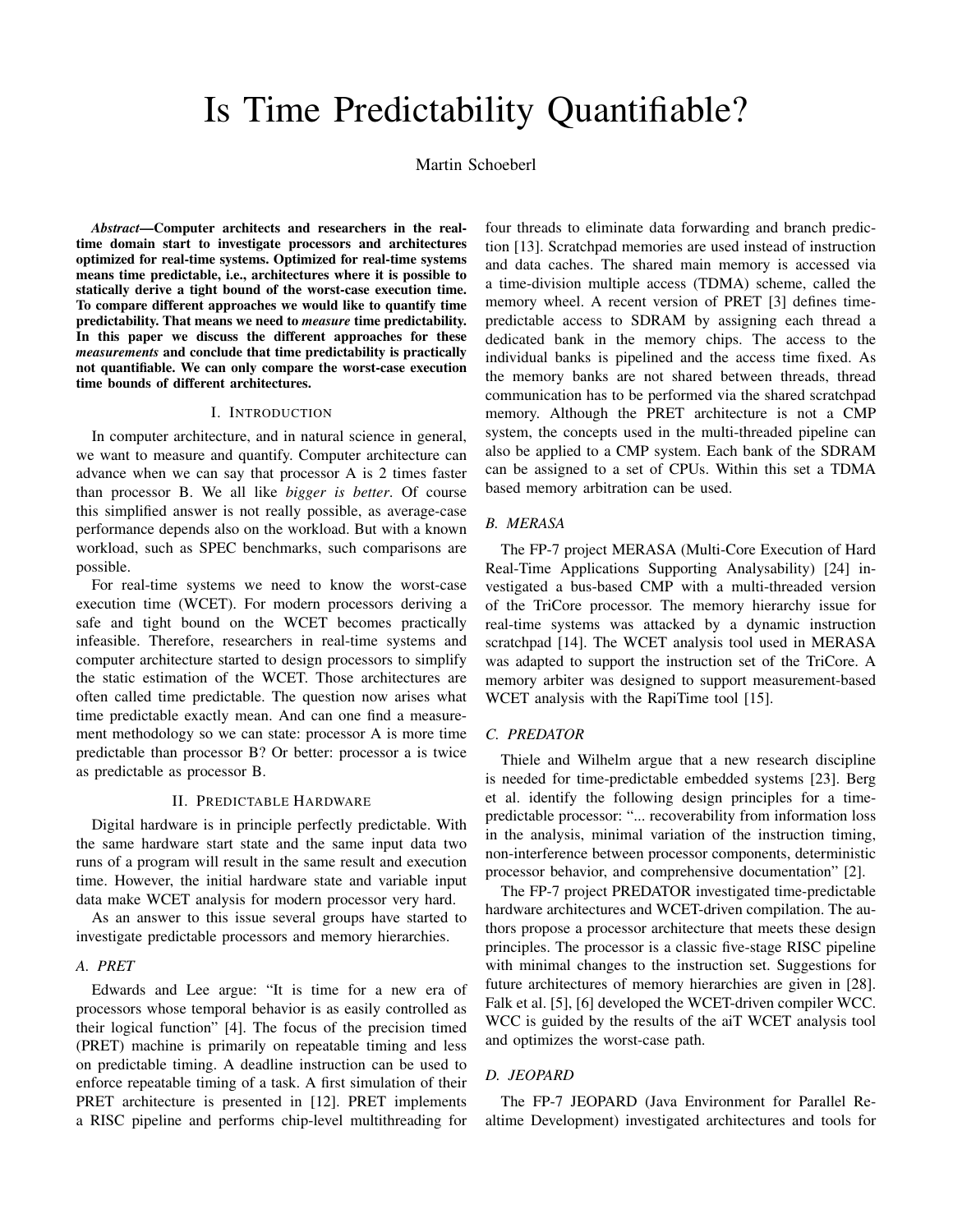real-time Java on CMP systems. Within the hardware architecture work package the Java processor JOP [20] was extended to support time-predictable execution of Java applications on a CMP. The TDMA based memory access arbitration [16] was incorporated into the WCET analysis tool of JOP. Research on time-predictable caching [21] for Java started within JEOP-ARD.

# *E. York RTS Group*

Whitham argues that the execution time of a basic block has to be independent of the execution history [25]. To reduce the WCET, Whitham proposes to implement the time critical functions in microcode on a reconfigurable function unit (RFU). The main processor implements a RISC ISA as a microprogrammed, sequential processor. With several RFUs, it is possible to explicitly extract instruction level parallelism (ILP) from the original RISC code in a similar way to VLIW architectures. Whitham and Audsley extend the MCGREP architecture with a trace scratchpad [26]. The trace scratchpad caches microcode and is placed after the decode stage. The authors extract ILP at the microcode level and schedule the instructions statically – similar to a VLIW architecture.

Superscalar out-of-order processors can achieve higher performance than in-order designs, but are difficult to handle in WCET analysis. Whitham and Audsley present modifications to out-of-order processors to achieve time-predictable operation [27]. Virtual traces allow static WCET analysis, which is performed before execution. Those virtual traces are formed within the program and constrain the out-of order scheduler built into the CPU to execute deterministically.

# III. PREDICTABILITY DEFINITIONS

Thiele and Wilhelm are one the first to define time predictability [23]. The consider the difference between the real WCET and the WCET bound, which is often called the *pessimism* of the analysis, as a measure for predictability. They also include the difference between the lower bound and the best-case execution time (BCET) for the predictability definition.

Kirner and Puschner present several variants of time predictability definitions [11]. The first definition is the interval between the BCET and the WCET: [BCET, WCET], where a smaller interval means better predictable and BCET = WCET considered highest predictability. More informal they also define that time predictability of a *model* is the ability to calculate the execution time of a *concrete* system. Specific they define predictability by the multiplication of *analyzability* with *stability*, including weighting factors. The stability is given by the quotient of BCET/WCET of the *timing model*. For WCETpredictability the stability is ignored and the factor for it set to zero. The analyzability, which is now equal to the WCETpredictability, as the quotient of WCET and WCET bound.

Grund, Reineke, and Wilhelm investigate predictability and provide a template for the definition [7]. The template consists of three aspects: (1) the property to be predicted, (2) the source of uncertainty, and (3) a quality measure. In the following they concentrate on the property time and present a definition of time predictability, which is defined as the a quotient between the minimum and maximum execution time. A system with quotient 1 is perfectly predictable. They argue that each system has an inherent predictability factor and the WCET analysis shall not be part of this factor. However, the real WCET and BCET are usually not known. Therefore, it is not possible to 'measure' time predictability with this definition.

In summery following definitions of time predictability can be found:

- BECT and WCET interval
- WCET/WCET bound quotient
- BCET/WCET quotient (excluding any analysis)
- BCET/WCET bound quotient (including the analysis)

All the above definitions share the same issue: they are very impractical. We do not know the real WCET or BCET, therefore we cannot calculate the predictability factors in praxis. How can we help the real-time computer architect or compiler writer?

# IV. WHAT TO QUANTIFY?

Time predictability itself is is an interesting, but incomplete property for a concrete system. We are still interested in performance. For real-time systems it is the worst case performance, which counts.

Let us assume a concrete example to look at the different real-time related properties. For a given task X processor A has a WCET of 1000 cycles and processor B 800 cycles. So B is better. Maybe B is better be a factor of 10/8.

However, this is not the end of the story as we do not know the exact WCET values. We can only infer a WCET bound with static WCET analsys. We now introduce two WCET tools Wa and Wb for the two processors. Wa gives a bound of 1100 cycles for task X on processor A and Wb a bound of 1300 cycles on processor B. Now processor A is better.

It looks like Wa is inferior to Wb as it gives a tighter bound, even when the WCET on processor B is lower. Maybe Wa performs the analysis in one day, but Wb gives a result after one minute. Is in this case system B with Wb is more practical than system A with Wa.

Furthermore, we have not yet included the compiler in this WCET performance comparison. Similar to average case measurements, also for the WCET performance the compiler plays an important role.

We argue that a time predictability comparison shall be a comparison of WCET bounds between two systems. And those two systems include three components: the hardware, the compiler, and the static WCET analysis tool.

We can state that any WCET performance measurement is a relative one with different factors that can be considered. (we did not yet consider the size or energy consumption of processor A and B). Furthermore, we do not have a base line as SPEC measurements have with the VAX machine for comparison.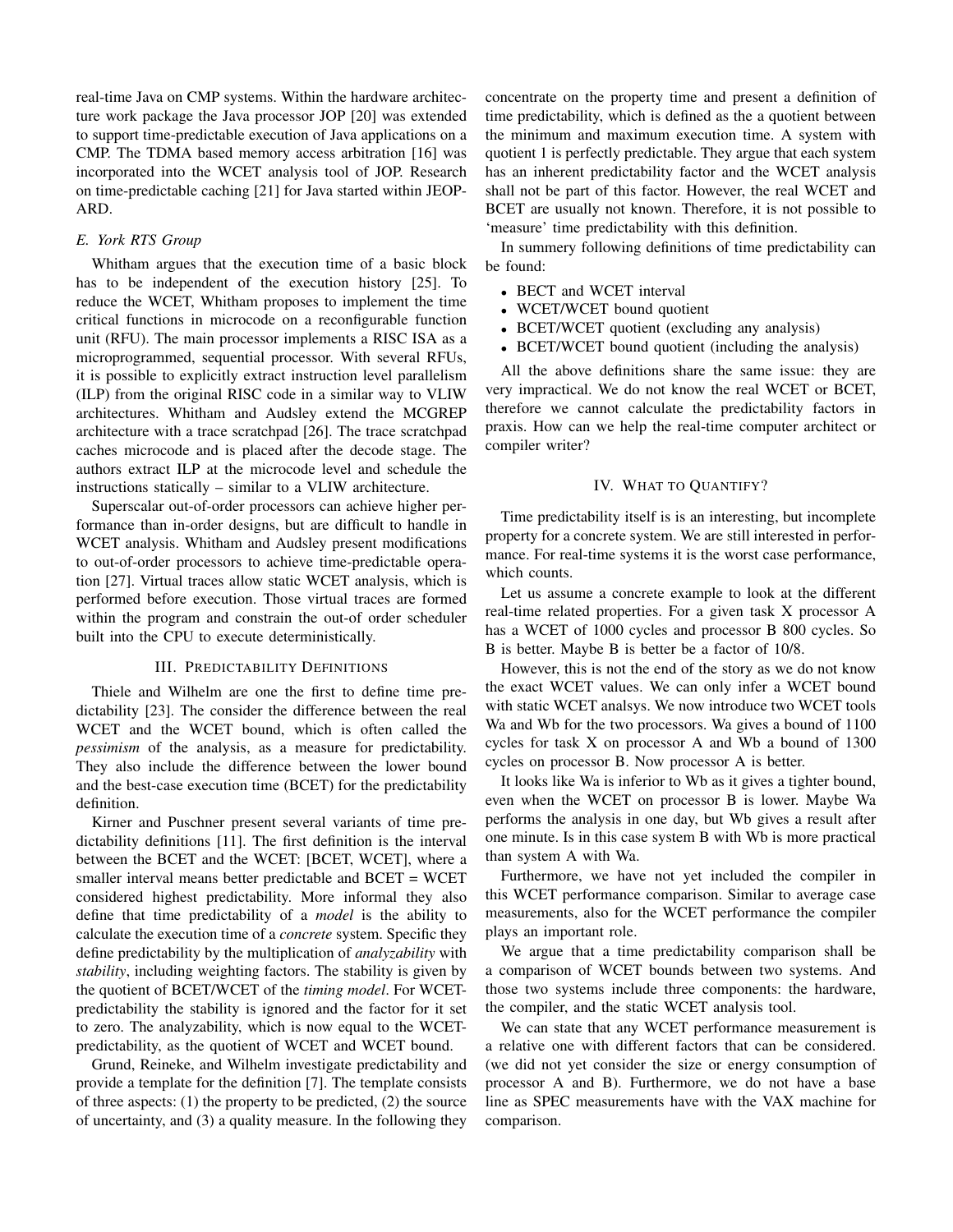### V. T-CREST

Guided by the fact that the WCET bound depends on the hardware architecture, the compiler, and the WCET analysis tool the EC funded project T-CREST (Time-predictable Multi-Core Architecture for Embedded Systems) will research all these aspects to build future time-predictable multicore systems.

Within T-CREST novel solutions for time-predictable multicore and many-core system architectures will be proposed. The resulting time-predictable resources (processor, interconnect, memories, etc.) will be a good target for WCET analysis and the WCET performance will be outstanding compared to current processors. Time-predictable caching and time-predictable chip-multiprocessing (CMP) will provide a solution for the need of increased processing power in the real-time domain.

Besides the hardware, a compiler infrastructure will be developed in the project. WCET-aware optimization methods will be developed along with detailed timing models such that the compiler benefits from the known behavior of the hardware. The WCET analysis tool aiT will be adapted to support the developed hardware and guide the compilation.

The T-CREST hardware will be open-source under the industry friendly, simplified BSD license.

#### *A. The Processor*

The basis of a time-predictable system is a time-predictable processor. Within T-CREST we will develop a time-predictable processor, named Patmos [22], as one approach to attack the complexity issue of WCET analysis. Patmos is a statically scheduled, dual-issue RISC processor that is optimized for real-time systems. All instruction delays are visible at the instruction set architecture (ISA). This puts more burden on the compiler, but simplifies the WCET analysis tool. A major challenge for the WCET analysis is the memory hierarchy with multiple levels of caches. We attack this issue by caches that are especially designed for WCET analysis. For instructions we adopt the method cache [19], which operates on whole functions/methods and thus simplifies the modeling for WCET analysis. Furthermore, we propose a split-cache architecture [21] for data, offering dedicated caches for the stack area, constants, static data, heap allocated objects, as well as a compiler and program managed scratchpad memory.

Accesses to the different types of data areas are explicitly encoded with the load and store instructions. We call this typed load and store instructions, which direct the loads and stores to the relevant cache. This feature helps the WCET analysis to distinguish between the different data caches. Furthermore, it can be detected earlier in the pipeline which cache will be accessed.

Patmos also supports predication of all instructions. This feature reduces the number of conditional branches and supports generation of single-path code [17], [18]. The compiler LLVM will be extended with an optimization path that translates normal code into single-path code.

#### *B. The Interconnect*

In order to build a chip-multiprocessor system out of Patmos processor cores we need a suitable interconnect – a networkon-chip (NoC). The Patmos multi-processor platform will use non-coherent distributed memory and the address space will be populated by smaller memory blocks within the different processor nodes and a large block of off-chip memory. The NoC will support time-predictable read and write transactions to memories in other processor nodes as well as to the off-chip memory. The NoC is a shared resource and it must support multiple concurrent read and write transactions.

To enable time-predictable usage of a shared resource the resource arbitration has to be time-predictable. In the case of a NoC, statically scheduled TDMA is a time-predictable solution. This static schedule is repeated and the length of the schedule is called the *period*. Like tasks in real-time systems, also the communication is organized in periods. One optimization point of the design is minimizing the period to minimize the latency of delivering data and the size of the schedule tables.

In the field of embedded systems, multi-processor platforms are typically optimized for a given application or application domain. The NoC structure and/or the routing schedules are then optimized and are then application-specific. In the T-CREST project our aim is to develop a general-purpose platform – a platform that can be configured to optimize the performance of the system or a platform which can be used as is without any configuration.

Different types of data is transferred on the NoC, e.g., message passing data between cores, cache fills from main memory, synchronization operations such as compare-andswap. In most architectures a single NoC serves all those different types of data. However, the requirements of these different data types with respect to e.g., packet size, address ranges, and flow control are different. Therefore, T-CREST will evaluate if several, for the traffic type optimized, NoCs result in a more efficient solution than a single shared NoC.

#### *C. Memory Hierarchy*

The only memory layer that is under direct control of the compiler is the register file. Other levels of the memory hierarchy are usually not visible – they are not part of the ISA abstraction. The placing of data in the different layers is automatically performed. While caches are managed by the hardware, virtual memory is managed by the operating system (OS). The access time for a word that is in a memory block paged out by the OS is several orders of magnitude higher than a first level cache hit. Even the difference between a first level cache access and a main memory access is in the order of two magnitudes.

Cache memories for instructions and data are classic examples of the paradigm *Make the common case fast*. Plenty of effort has gone into researching the integration of the instruction cache into the timing analysis [1] and the integration of the cache analysis with the pipeline analysis [8]. The influence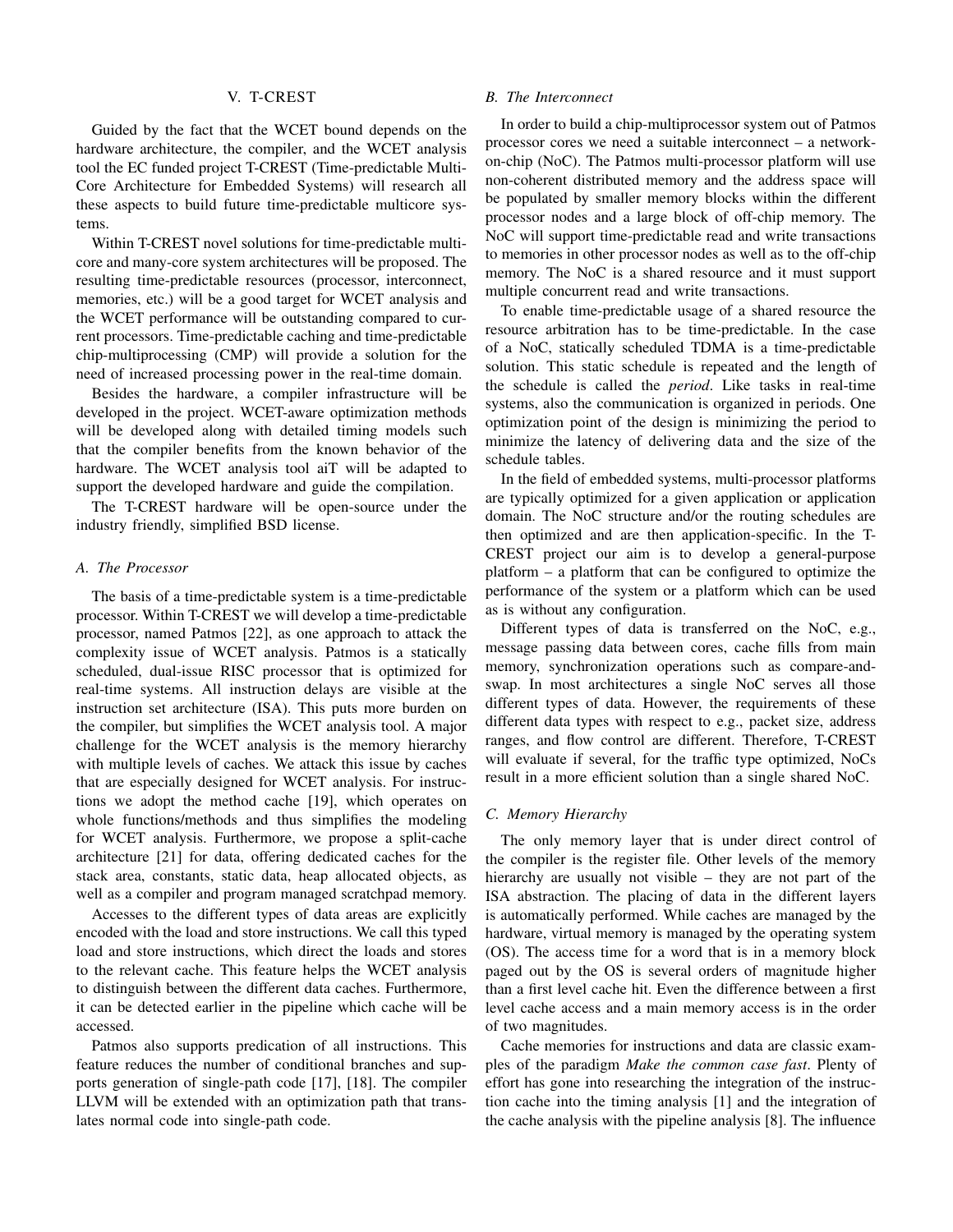of different cache architectures on WCET analysis is described in [9].

Caches in general, and particularly data caches, are usually hard to analyze statically. Therefore, we introduce caches that are organized to speed-up execution time and provide tight WCET bounds. We propose a split cache architecture consisting of: (1) an instruction cache for full methods, (2) a stack cache, (3) a cache for static data, constants, and type information, and (4) a small, fully associative buffer for heap access. Furthermore, we will also consider the integration of program- or compiler-managed scratchpad memory for data storage and inter-processor communication to tighten bounds for hard-to-analyze memory-access patterns.

The shared memory abstraction that is prevalent in (embedded) systems introduces contention on the shared memories. Especially off-chip SDRAM and Flash memories, which are performance bottlenecks, are heavily shared between multiple processors. Cache misses or scratchpad memories prefetches therefore have a highly variable response time due to contention between processors. Worse, even without sharing, response times are variable due to the effects such as different read/write latencies, and bank open/close effects. In T-CREST we will create time-predictable external SDRAM memory controllers, as this is an essential ingredient in every embedded system.

The combination of the TDMA based NoC and the timepredictable memory controller allows, even on a CMP system, to provide upper bounds on memory transactions. This upper bound enables WCET analysis of individual tasks executing on a CMP system.

#### *D. Compiler and WCET Analysis*

The performance of the dual-issue processor depends on statically scheduled instructions. We argue that all architectural features of a processor shall be exposed to the compiler to generate time-predictable code. Within T-CREST the LLVM compiler framework will be adapted to target Patmos. Furthermore, we will explore compiler optimizations for the WCET instead of the average case execution time.

The processor is intended as a platform to explore various time-predictable design trade-offs and their interaction with WCET analysis techniques as well as WCET-aware compilation. We propose the co-design of time-predictable processor features with the WCET analysis tool, similar to the work by Huber et al. [10] on caching of heap allocated objects in a Java processor. Only features where we can provide a static program analysis shall be added to the processor. This includes, but is not limited to, time-predictable caching mechanisms, chip-multiprocessing (CMP), as well as novel pipeline organizations.

The WCET analysis tool aiT from AbsInt will be adapted to support the VLIW processor Patmos. It is also the platform for exploration of time-predictable processor features. The WCET oriented optimization in the compiler will be tightly integrated with the WCET analysis tool. The WCET tool will provide

informations on the worst-case path and basic block timings to guide the optimization process.

# *E. Evaluation*

T-CREST will be evaluated by use cases from two industrial partners: GMV and INTECS. GMV will port a set of realworld applications from the aeronautical domain with extreme safety requirements to the T-CREST platform. INTECS will port a specific use case from the railway industry.

#### VI. CONCLUSION

To build reliable real-time systems we need architectures that support WCET analysis of tasks. Intuition tells that predictable and especially time-predictable processors shall be easier to analyze and shall result in tight WCET bounds. We would like a notion of quantifiable time predictability to guid our design of time-predictable processors. However, time predictability is not quantifiable. Furthermore, just being predictable, but very slow is not a practical solution. Therefore, we shall compare statically derived WCET bounds of a task on different architectures. The result depends then on (at least) three components: the processor, the compiler, and the WCET analysis tool.

#### ACKNOWLEDGEMENT

I would like to thank the T-CREST project members for the interesting discussions on time-predictable architectures during the project meetings. Contributions came form all partners, in particular from Benny Akesson, Neil Audsley, Florian Brandner, Christian Ferdinand, Kees Goossens, Scott Hansen, Reinhold Heckmann, Guido Ioele, Peter Puschner, Tobias Schoofs, Jens Sparsø, and Jack Whitham. Furthermore, I would like to thank Edward Lee for discussions on predictability versus repeatability.

This work was partially funded under the European Union's 7th Framework Programme under grant agreement no. 288008: Time-predictable Multi-Core Architecture for Embedded Systems (T-CREST).

#### **REFERENCES**

- [1] R. Arnold, F. Mueller, D. Whalley, and M. Harmon. Bounding worst-case instruction cache performance. In *IEEE Real-Time Systems Symposium*, pages 172–181, 1994.
- [2] C. Berg, J. Engblom, and R. Wilhelm. Requirements for and design of a processor with predictable timing. In L. Thiele and R. Wilhelm, editors, *Perspectives Workshop: Design of Systems with Predictable Behaviour*, number 03471 in Dagstuhl Seminar Proceedings, Dagstuhl, Germany, 2004. Internationales Begegnungs- und Forschungszentrum für Informatik (IBFI), Schloss Dagstuhl, Germany.
- [3] S. A. Edwards, S. Kim, E. A. Lee, I. Liu, H. D. Patel, and M. Schoeberl. A disruptive computer design idea: Architectures with repeatable timing. In *Proceedings of IEEE International Conference on Computer Design (ICCD 2009)*, Lake Tahoe, CA, October 2009. IEEE.
- [4] S. A. Edwards and E. A. Lee. The case for the precision timed (PRET) machine. In *DAC '07: Proceedings of the 44th annual conference on Design automation*, pages 264–265, New York, NY, USA, 2007. ACM.
- [5] H. Falk and J. C. Kleinsorge. Optimal static WCET-aware scratchpad allocation of program code. In *DAC '09: Proceedings of the Conference on Design Automation*, pages 732–737, 2009.
- [6] H. Falk and P. Lokuciejewski. A compiler framework for the reduction of worst-case execution times. *Real-Time Systems*, pages 1–50, 2010.